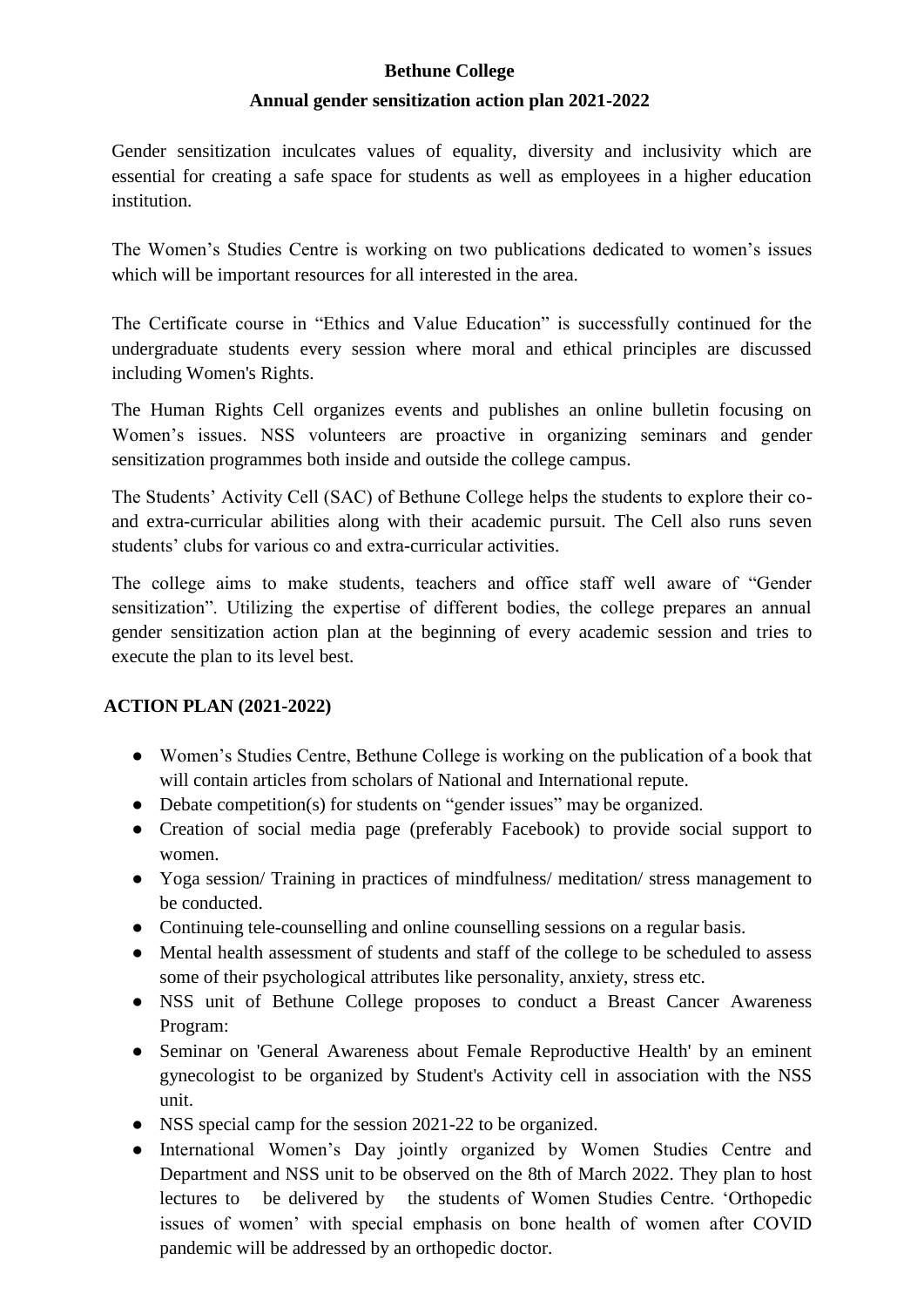- Health camp to be organized in the college campus. Training sessions on yoga, general and mental health for the students and staff of the college to be held.
- A survey regarding women and child health, hygiene and education followed by an awareness programme to be arranged for women and children of the nearby Goabagan slum.
- A street play 'Jagoron' will jointly be organized by the Human Rights Cell and NSS unit in the college to spread awareness about atrocities against women.
- A Street Play to arouse awareness on Women Rights to be organized by Human Rights Cell and NSS Bethune College with the students.
- A lecture on a great early Human Activist, reformist Savitribai Phule to be delivered by an eminent speaker. The lecture will be organized jointly by the Human Rights Cell and Ethics and Value Committee.
- Lectures to be organized on the contributions of women in various fields.
- Debate Workshop and demonstration of mock debate and Quiz for the students of Girls' schools proposed to be conducted.
- The college will also help to create Debate and Quiz Clubs at school level and conduct Debate and Quiz competition at the school level in that district.
- A workshop focused on female directors is planned to be conducted.
- A seminar on 'Challenges and opportunities of female entrepreneurs' to be conducted in association with Indian Chamber of Commerce, Kolkata.